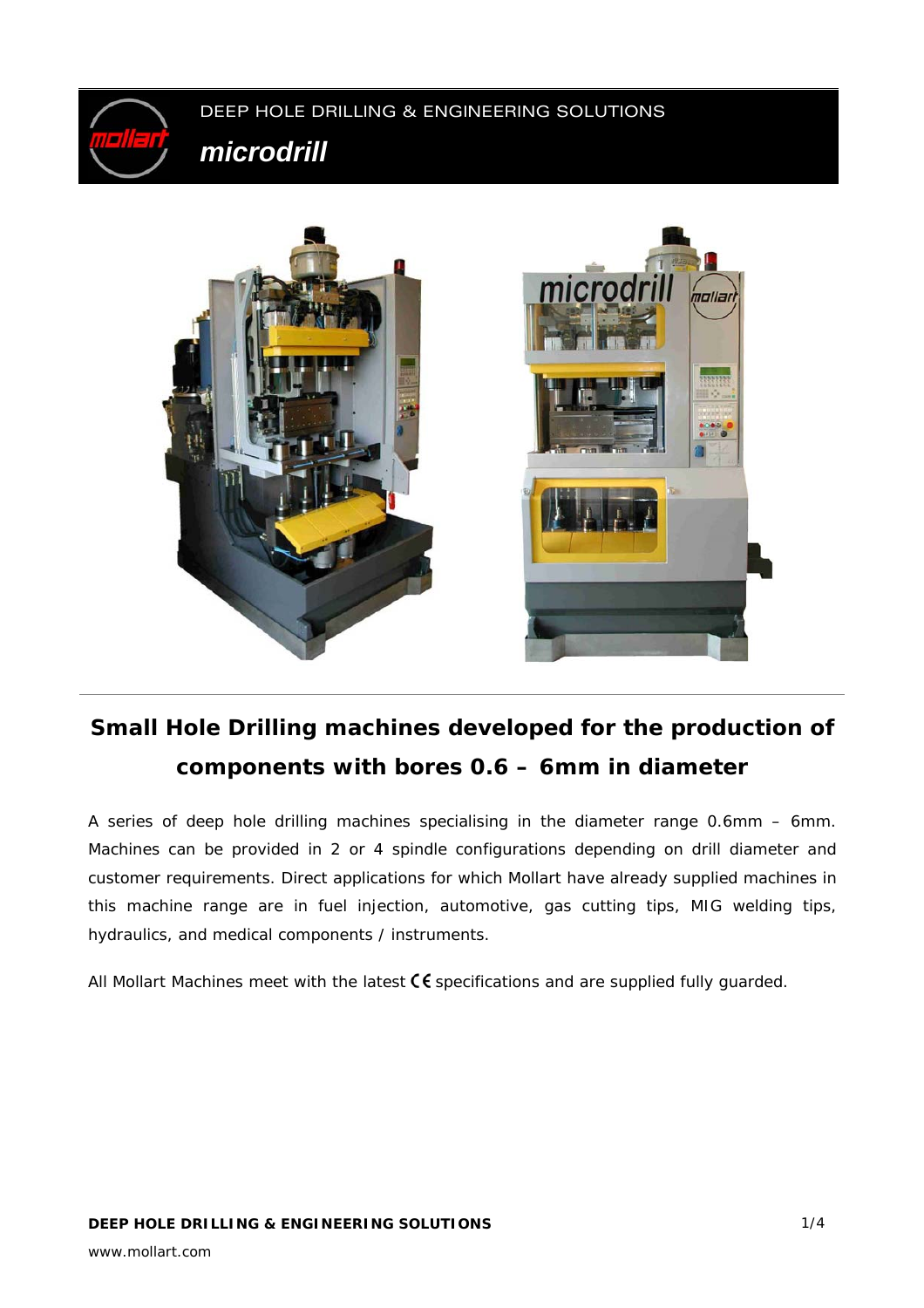#### Machine Features & Options



*Optional tailstock for component counter rotation of on-centre drilled components offering greater drilling accuracy* 



*The machine can also be fitted with a co-ordinate worktable giving the possibility to drill prismatic parts or offset hole patterns. The same table can also be used as part of an auto loading system.* 



*Control is by the Siemens with standard features such as process monitoring, specialist parametric programming to enable operation without specialist CNC knowledge.* 



*There are several loading systems that can be used to automate the loading of the machine. The above system can offer chip to chip times as low as 5 seconds* 



*Customers can use simple work holding to produce prototype parts.* 



*High volume automotive solutions can be offered as full turnkey solutions. The above picture shows a machine fitted with four hydraulically clamped fixtures* 

### Applications



*Various medical components including human implants made from stainless steel and in titanium with hole sizes from 0.6mm.* 



*Oxy-acetaline Gas cutting nozzles. This product has hole sizes typically 1.8mm diameter with angled holes and on axis holes. Feeds and speeds up to 400mm / min are achieved in production.* 



*2mm oil hole going down through the thin wall through the open bore and exiting at the waisted part of the lifter.*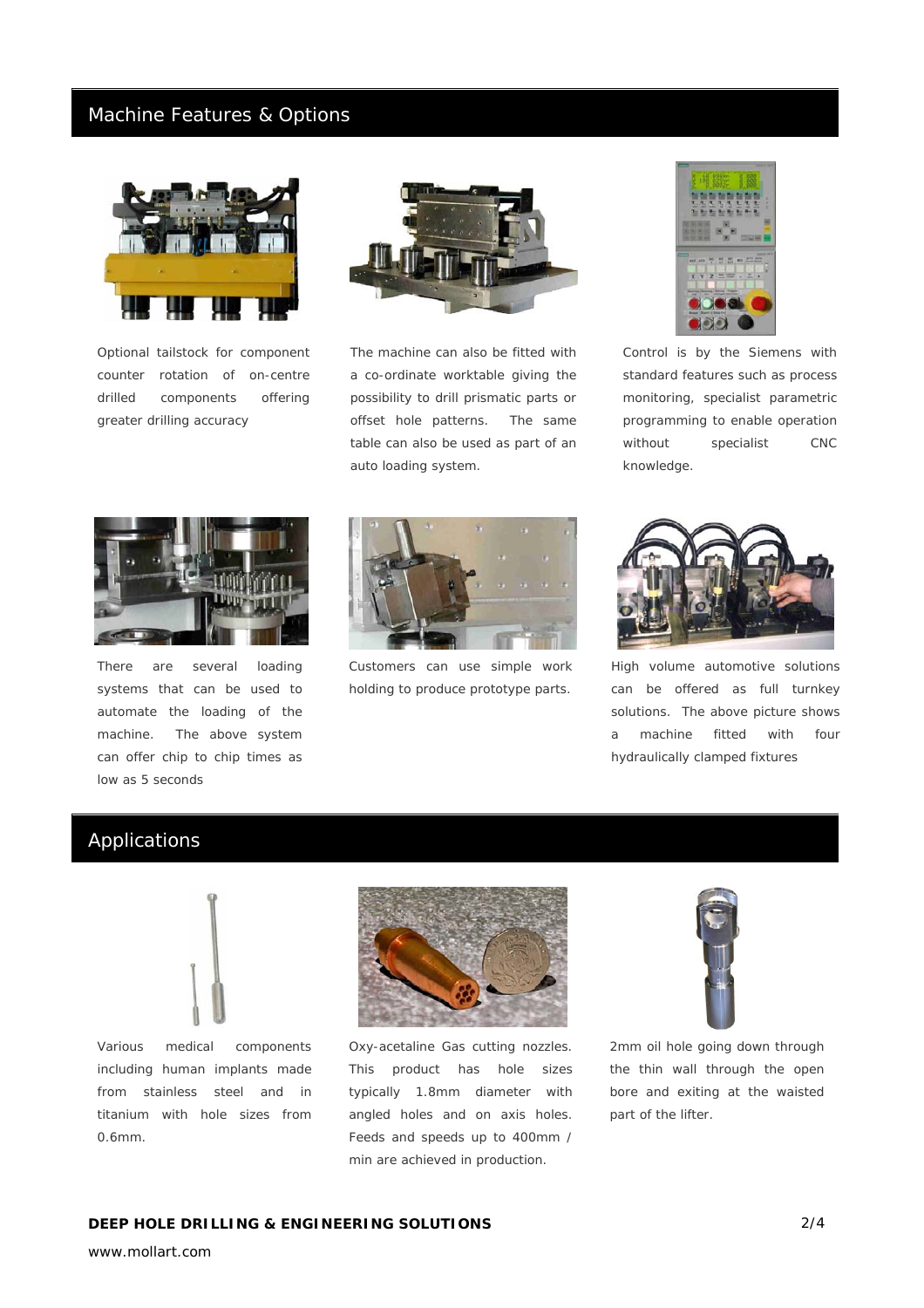## Specification

| <b>Number of Spindles</b>                      | $2$ or $4$                           |
|------------------------------------------------|--------------------------------------|
| <b>Gundrilling Diameter Range</b>              | 0.6mm - 6mm std (8mm Option)         |
| Maximum Drilling Depth (Programmable)          | 300mm                                |
| <b>Maximum Component Length</b>                | 350mm                                |
| X Axis travel                                  | 300mm (Optional)                     |
| <b>Spindle Nose Bore</b>                       | 10mm (whistle notch type)            |
| <b>Spindle Centre Distance</b>                 | 180mm                                |
| <b>Coolant Capacity</b>                        | 650 Litres                           |
| <b>Coolant Pump</b>                            | Moog $0 - 42$ Litres/min             |
| <b>Coolant Pressure</b>                        | $0 - 160$ Bar                        |
| <b>Filtration Level</b>                        | 0 - 25 micron std (10 micron option) |
| <b>A.C. Spindle Motor Power</b>                | 0.55 kW per spindle                  |
| Spindle Speed Range (A.C. Infinitely Variable) | $0 - 25,000$ RPM                     |
| Drill Feed Range (A.C. Infinitely Variable)    | $0 - 1000$ mm/min                    |
| <b>Rapid Traverse Speed</b>                    | 4m/min per minute                    |
| <b>Feed Motor Power</b>                        | 4.65kW                               |
| <b>Maximum Drill Thrust</b>                    | 70 <sub>kN</sub>                     |
| <b>Weight of Machine</b>                       | 1900kg (Dry load)                    |
| <b>Machine Floor Area</b>                      | 1200mm (W) x 1700mm (D) x 2520mm (H) |
| <b>Electrical Supply</b>                       | 400 Volts, 3 Ph + neutral, 50 Hertz. |
| <b>Control Voltage</b>                         | 24 Volts DC                          |
| <b>Rated Supply Current</b>                    | 32 Amps                              |
| <b>Control System</b>                          | Siemens S7300                        |
| <b>Mollart Software including Monitoring</b>   | Spindle & Feed Power                 |
|                                                | Coolant Pressure                     |

All specifications are subject to change without prior notice.

### Contact details

#### **MOLLART ENGINEERING LTD**

Headquarters • Deep Hole Drilling Machines Manufacturing • Subcontract Deep Hole Drilling with full CNC Machine Shop back-up for complete parts • Exclusive UK Agent for BOTEK Deep Hole Drilling Tools - Gundrills, BTA & Ejector

| <b>Address</b> | Chessington Industrial Estate, Roebuck Rd., CHESSINGTON Surrey, KT9 1EU |
|----------------|-------------------------------------------------------------------------|
| <b>Tel</b>     | 020 8391-2282                                                           |
| Fax            | 020 8391-6628                                                           |
| <b>Email</b>   | mailto: info@mollart.co.uk                                              |
| <b>Contact</b> | Ian Petitt                                                              |